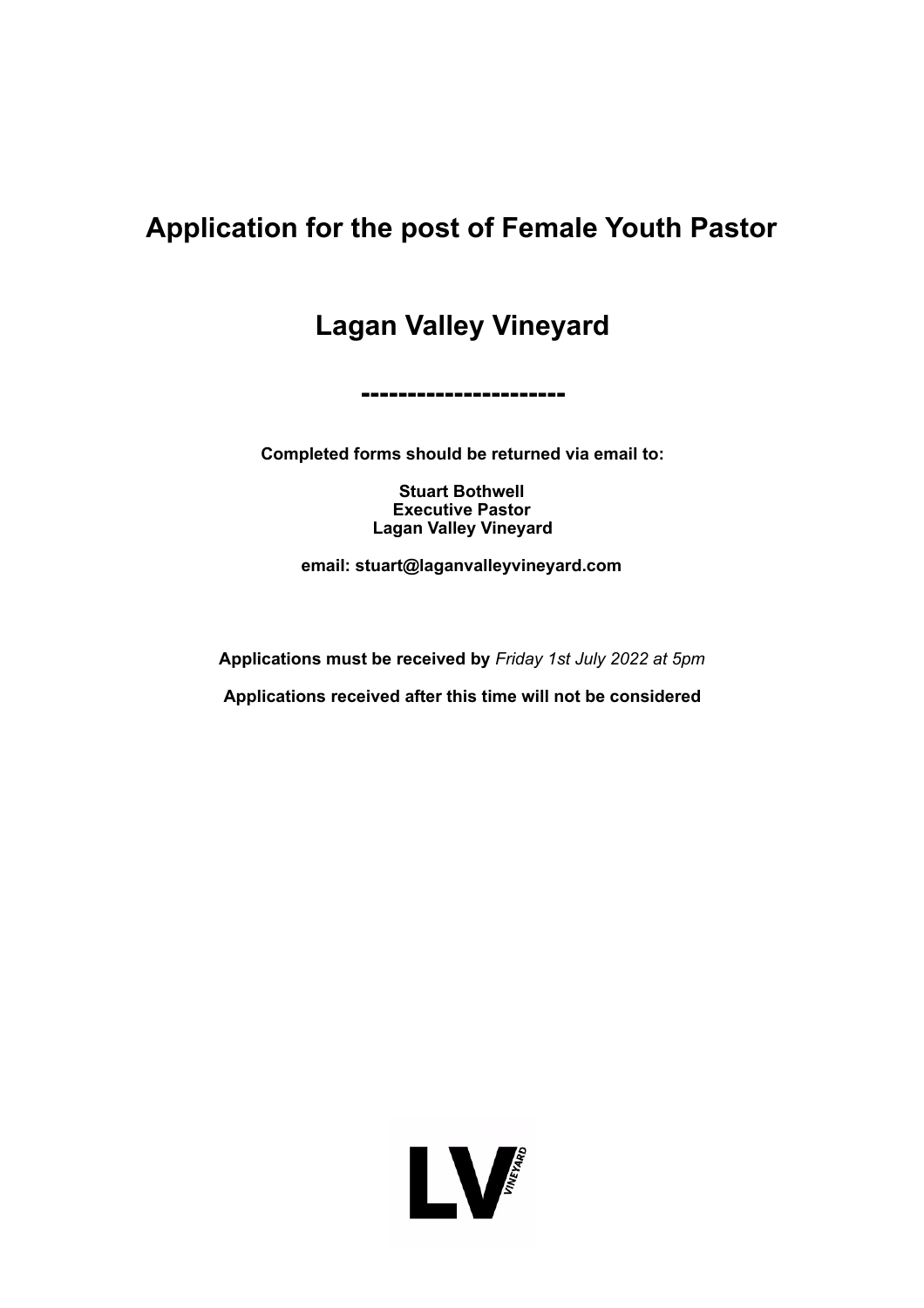#### $1.$ **Personal Details**

| Surname                      |                                                                                                                       |  |
|------------------------------|-----------------------------------------------------------------------------------------------------------------------|--|
| Forename(s)                  |                                                                                                                       |  |
|                              |                                                                                                                       |  |
| Address for<br>communication | <u> 1989 - Johann John Stein, mars an deus Amerikaansk kommunister (</u>                                              |  |
|                              | Postcode ___________________                                                                                          |  |
| Telephone No.                |                                                                                                                       |  |
| Permanent address            |                                                                                                                       |  |
|                              |                                                                                                                       |  |
|                              | Postcode Postcode<br><u> 2008 - Jan Barnett, fransk politik (d. 18</u>                                                |  |
| Telephone No.                | <u> 1989 - Johann Stoff, deutscher Stoff, der Stoff, der Stoff, der Stoff, der Stoff, der Stoff, der Stoff, der S</u> |  |
| Mobile No.                   |                                                                                                                       |  |
| E-Mail:                      |                                                                                                                       |  |

If you consider that you may require reasonable adjustments to be made to assist you in attending for interview, please state below the arrangements which will need to be made for you to be able to attend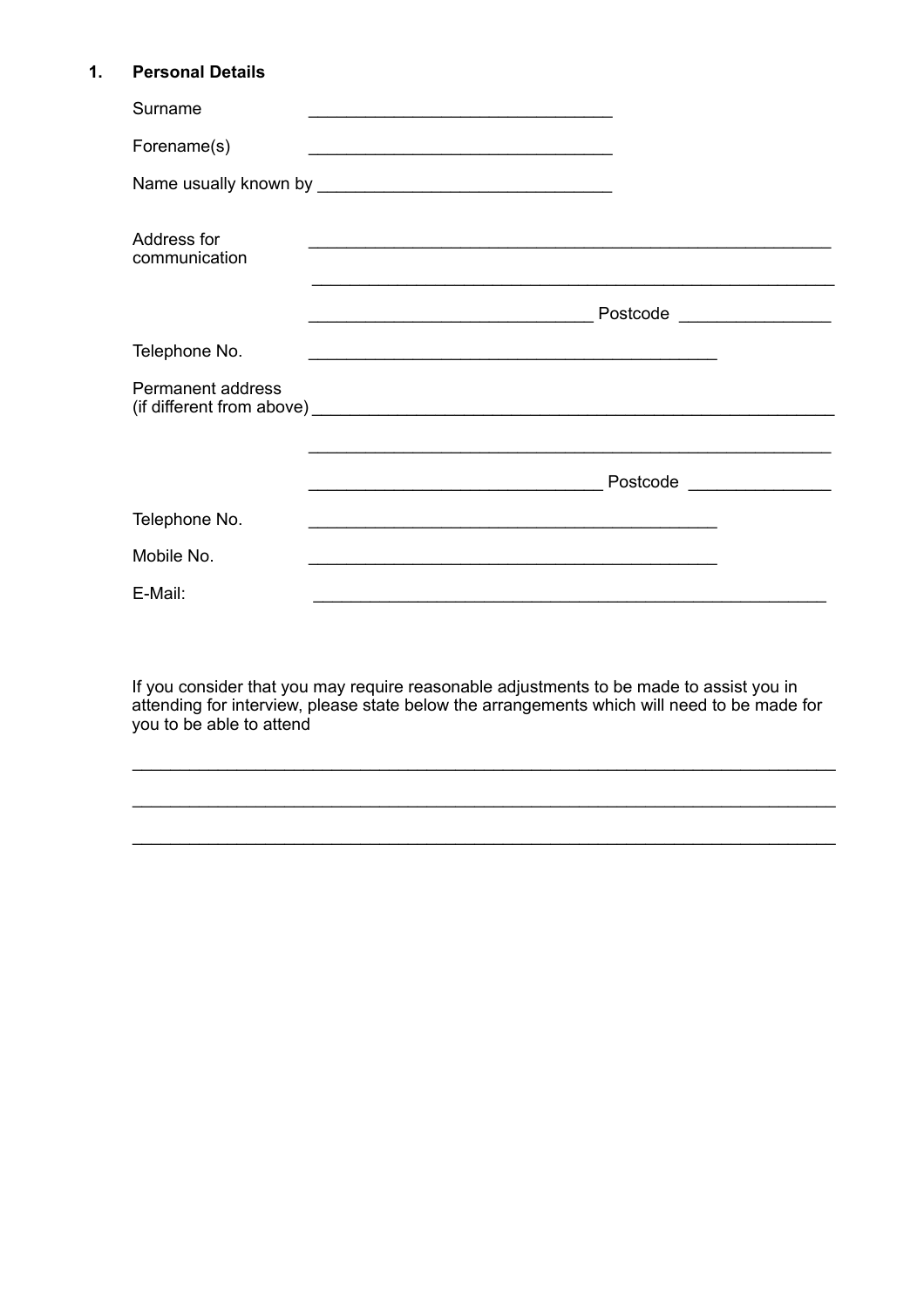# **2. Career History**

 Please detail below all your employment/self-employment relevant to your application. Start with your present/most recent employment. Show the name of the employer (or name of company, if self-employed), job title(s), main duties and responsibilities and dates of employment.

| <b>Name and Address of</b><br>present / most recent<br><b>Employer</b> | <b>Job Title/s</b><br><b>Grade/Position</b> | From  |      |           | To   | <b>REASON</b><br><b>FOR</b><br><b>LEAVING</b> |
|------------------------------------------------------------------------|---------------------------------------------|-------|------|-----------|------|-----------------------------------------------|
|                                                                        |                                             | Month | Year | Mont<br>h | Year |                                               |
|                                                                        |                                             |       |      |           |      |                                               |
|                                                                        |                                             |       |      |           |      |                                               |
|                                                                        |                                             |       |      |           |      |                                               |
|                                                                        |                                             |       |      |           |      |                                               |
|                                                                        |                                             |       |      |           |      |                                               |
|                                                                        |                                             |       |      |           |      |                                               |

(continue on a separate sheet if necessary)

 $\mathcal{L}_\text{G}$  , and the set of the set of the set of the set of the set of the set of the set of the set of the set of the set of the set of the set of the set of the set of the set of the set of the set of the set of the

 $\mathcal{L}_\text{G}$  , and the set of the set of the set of the set of the set of the set of the set of the set of the set of the set of the set of the set of the set of the set of the set of the set of the set of the set of the

 $\mathcal{L}_\text{G}$  , and the set of the set of the set of the set of the set of the set of the set of the set of the set of the set of the set of the set of the set of the set of the set of the set of the set of the set of the

 $\mathcal{L}_\text{G}$  , and the set of the set of the set of the set of the set of the set of the set of the set of the set of the set of the set of the set of the set of the set of the set of the set of the set of the set of the

\_\_\_\_\_\_\_\_\_\_\_\_\_\_\_\_\_\_\_\_\_\_\_\_\_\_\_\_\_\_\_\_\_\_\_\_\_\_\_\_\_\_\_\_\_\_\_\_\_\_\_\_\_\_\_\_\_\_\_\_\_\_\_\_\_\_\_\_\_\_\_\_\_

\_\_\_\_\_\_\_\_\_\_\_\_\_\_\_\_\_\_\_\_\_\_\_\_\_\_\_\_\_\_\_\_\_\_\_\_\_\_\_\_\_\_\_\_\_\_\_\_\_\_\_\_\_\_\_\_\_\_\_\_\_\_\_\_\_\_\_\_\_\_\_\_\_

# **Main Duties and Responsibilities in your current / most recent role**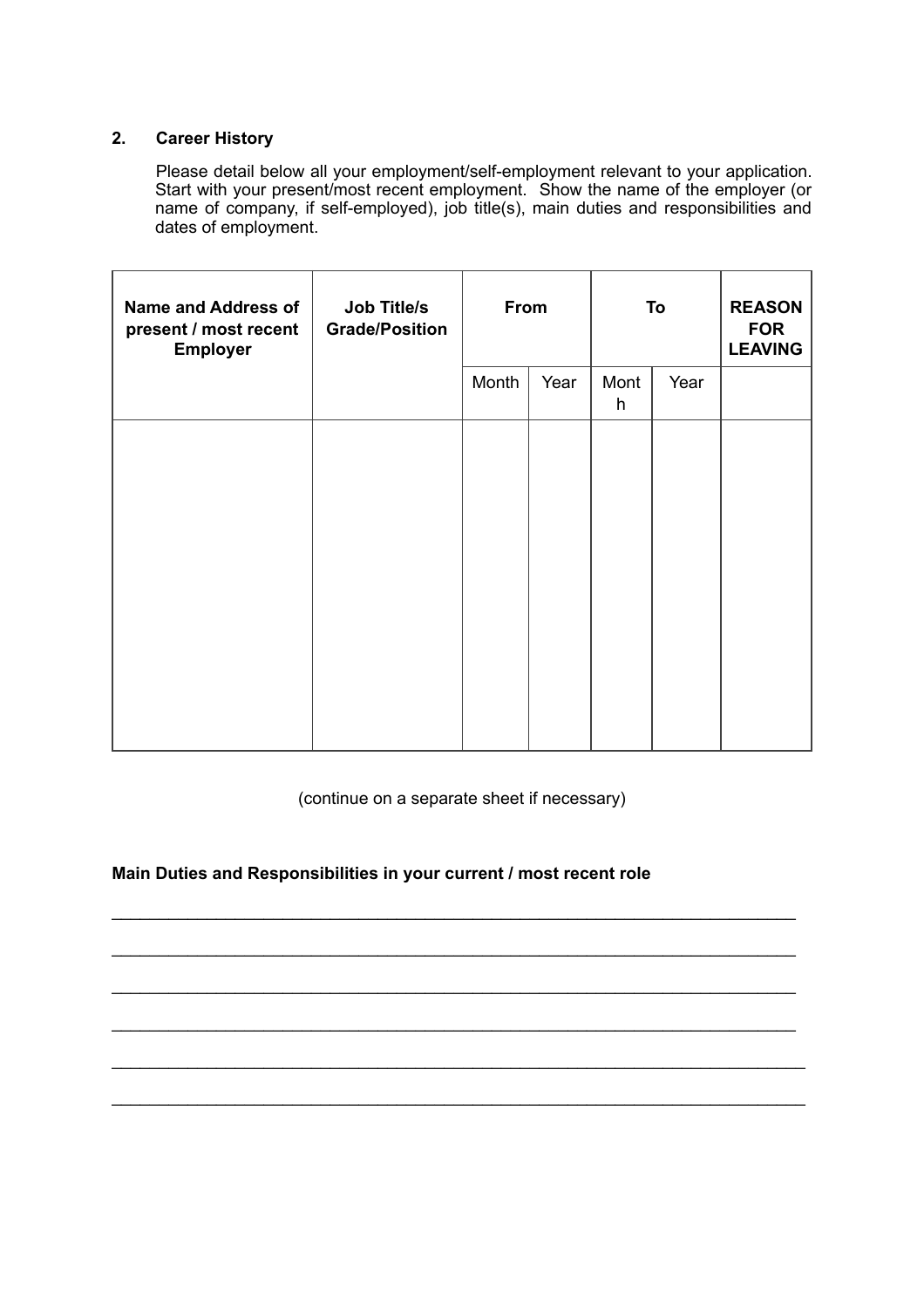#### **3. Referees**

May we approach your present/most recent employer for a reference if we are considering you for appointment? (note approaches will not be made to current employers prior to the issue of an offer of employment, subject to receipt of satisfactory references)

 $\mathcal{L}_\text{max}$  , and the contribution of the contribution of the contribution of the contribution of the contribution of the contribution of the contribution of the contribution of the contribution of the contribution of t

\_\_\_\_\_\_\_\_\_\_\_\_\_\_\_\_\_\_\_\_\_\_\_\_\_\_\_\_\_\_\_\_\_\_\_\_\_\_\_\_\_\_\_\_\_\_\_\_\_\_\_\_\_\_\_\_\_\_\_

\_\_\_\_\_\_\_\_\_\_\_\_\_\_\_\_\_\_\_\_\_\_\_\_\_\_\_\_\_\_\_\_\_\_\_\_\_\_\_\_\_\_\_\_\_\_\_\_\_\_\_\_\_\_\_\_\_\_\_

\_\_\_\_\_\_\_\_\_\_\_\_\_\_\_\_\_\_\_\_\_\_\_\_\_\_\_\_\_\_\_\_\_\_\_\_\_\_\_\_\_\_\_\_\_\_\_\_\_\_\_\_\_\_\_\_\_\_\_

\_\_\_\_\_\_\_\_\_\_\_\_\_\_\_\_\_\_\_\_\_\_\_\_\_\_\_\_\_\_\_\_\_\_\_\_\_\_\_\_\_\_\_\_\_\_\_\_\_\_\_\_\_\_\_\_\_\_\_

\_\_\_\_\_\_\_\_\_\_\_\_\_\_\_\_\_\_\_\_\_\_\_\_\_\_\_\_\_\_\_\_\_\_\_\_\_\_\_\_\_\_\_\_\_\_\_\_\_\_\_\_\_\_\_\_\_\_\_

 $\mathcal{L} = \{ \mathcal{L}_1, \mathcal{L}_2, \ldots, \mathcal{L}_n, \mathcal{L}_n, \mathcal{L}_n, \ldots, \mathcal{L}_n, \mathcal{L}_n, \mathcal{L}_n, \mathcal{L}_n, \ldots, \mathcal{L}_n, \mathcal{L}_n, \mathcal{L}_n, \ldots, \mathcal{L}_n, \mathcal{L}_n, \mathcal{L}_n, \ldots, \mathcal{L}_n, \mathcal{L}_n, \mathcal{L}_n, \ldots, \mathcal{L}_n, \mathcal{L}_n, \mathcal{L}_n, \ldots, \mathcal{L}_n, \mathcal{L}_n$ 

 $\overline{\phantom{a}}$  ,  $\overline{\phantom{a}}$  ,  $\overline{\phantom{a}}$  ,  $\overline{\phantom{a}}$  ,  $\overline{\phantom{a}}$  ,  $\overline{\phantom{a}}$  ,  $\overline{\phantom{a}}$  ,  $\overline{\phantom{a}}$  ,  $\overline{\phantom{a}}$  ,  $\overline{\phantom{a}}$  ,  $\overline{\phantom{a}}$  ,  $\overline{\phantom{a}}$  ,  $\overline{\phantom{a}}$  ,  $\overline{\phantom{a}}$  ,  $\overline{\phantom{a}}$  ,  $\overline{\phantom{a}}$ 

 $\overline{\phantom{a}}$  ,  $\overline{\phantom{a}}$  ,  $\overline{\phantom{a}}$  ,  $\overline{\phantom{a}}$  ,  $\overline{\phantom{a}}$  ,  $\overline{\phantom{a}}$  ,  $\overline{\phantom{a}}$  ,  $\overline{\phantom{a}}$  ,  $\overline{\phantom{a}}$  ,  $\overline{\phantom{a}}$  ,  $\overline{\phantom{a}}$  ,  $\overline{\phantom{a}}$  ,  $\overline{\phantom{a}}$  ,  $\overline{\phantom{a}}$  ,  $\overline{\phantom{a}}$  ,  $\overline{\phantom{a}}$ 

 $\mathcal{L} = \{ \mathcal{L}_1, \mathcal{L}_2, \ldots, \mathcal{L}_n \}$ 

 $\mathcal{L} = \{ \mathcal{L}_1, \mathcal{L}_2, \ldots, \mathcal{L}_n \}$ 

 $\mathcal{L} = \{ \mathcal{L}_1, \mathcal{L}_2, \ldots, \mathcal{L}_n \}$ 

 $Yes \Box$  No  $\Box$ 

If you answered "no", please give the reason:-

Name/Title of person from whom current / most recent employer's reference should be sought:-

Name

Job Title

Address

**Telephone** 

E-Mail

**Please supply details of two additional referees. These should be people who know you well and could comment on your suitability for the post but are not members of your family. At least one of the referees should be a Christian person who can comment upon your Christian faith.** 

Name of person who can be asked to comment upon your Christian faith

Job Title

Relationship to you

Address

**Telephone** 

Name of additional referee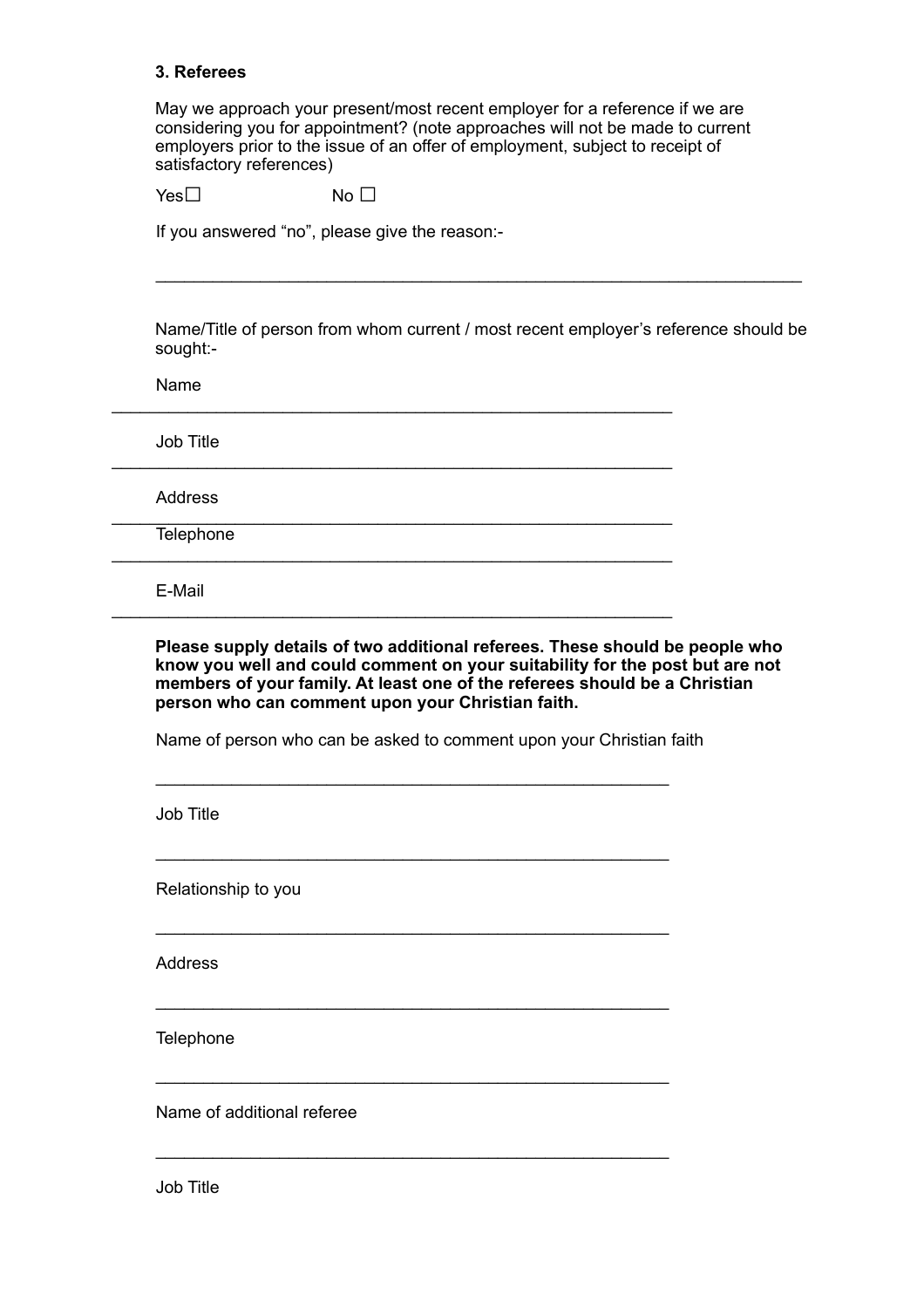Relationship to you

Address

**Telephone** 

#### **4. Criminal Convictions**

Have you ever been convicted of a criminal offence or are there any charges outstanding?

 $\mathcal{L} = \{ \mathcal{L}_1, \mathcal{L}_2, \ldots, \mathcal{L}_n, \mathcal{L}_n, \mathcal{L}_n, \ldots, \mathcal{L}_n, \mathcal{L}_n, \mathcal{L}_n, \mathcal{L}_n, \ldots, \mathcal{L}_n, \mathcal{L}_n, \mathcal{L}_n, \ldots, \mathcal{L}_n, \mathcal{L}_n, \mathcal{L}_n, \ldots, \mathcal{L}_n, \mathcal{L}_n, \mathcal{L}_n, \ldots, \mathcal{L}_n, \mathcal{L}_n, \mathcal{L}_n, \ldots, \mathcal{L}_n, \mathcal{L}_n$ 

 $\mathcal{L} = \{ \mathcal{L}_1, \mathcal{L}_2, \ldots, \mathcal{L}_n, \mathcal{L}_n, \mathcal{L}_n, \ldots, \mathcal{L}_n, \mathcal{L}_n, \mathcal{L}_n, \mathcal{L}_n, \ldots, \mathcal{L}_n, \mathcal{L}_n, \mathcal{L}_n, \ldots, \mathcal{L}_n, \mathcal{L}_n, \mathcal{L}_n, \ldots, \mathcal{L}_n, \mathcal{L}_n, \mathcal{L}_n, \ldots, \mathcal{L}_n, \mathcal{L}_n, \mathcal{L}_n, \ldots, \mathcal{L}_n, \mathcal{L}_n$ 

 $\overline{\phantom{a}}$  ,  $\overline{\phantom{a}}$  ,  $\overline{\phantom{a}}$  ,  $\overline{\phantom{a}}$  ,  $\overline{\phantom{a}}$  ,  $\overline{\phantom{a}}$  ,  $\overline{\phantom{a}}$  ,  $\overline{\phantom{a}}$  ,  $\overline{\phantom{a}}$  ,  $\overline{\phantom{a}}$  ,  $\overline{\phantom{a}}$  ,  $\overline{\phantom{a}}$  ,  $\overline{\phantom{a}}$  ,  $\overline{\phantom{a}}$  ,  $\overline{\phantom{a}}$  ,  $\overline{\phantom{a}}$ 

 $\overline{\phantom{a}}$  ,  $\overline{\phantom{a}}$  ,  $\overline{\phantom{a}}$  ,  $\overline{\phantom{a}}$  ,  $\overline{\phantom{a}}$  ,  $\overline{\phantom{a}}$  ,  $\overline{\phantom{a}}$  ,  $\overline{\phantom{a}}$  ,  $\overline{\phantom{a}}$  ,  $\overline{\phantom{a}}$  ,  $\overline{\phantom{a}}$  ,  $\overline{\phantom{a}}$  ,  $\overline{\phantom{a}}$  ,  $\overline{\phantom{a}}$  ,  $\overline{\phantom{a}}$  ,  $\overline{\phantom{a}}$ 

 $Yes \Box$  No  $\Box$ 

If so, please give full details. You need not include motoring convictions unless your driving licence has a current endorsement as a result, and you need not include convictions which are "spent" (although details of "spent" convictions may need to be disclosed in an application for a criminal background check, if applicable to the role)

# **5. Do you have the right to work in the UK?**

 $Yes \Box$  No  $\Box$ 

Note: the employer may require proof of this right before an offer of employment can be confirmed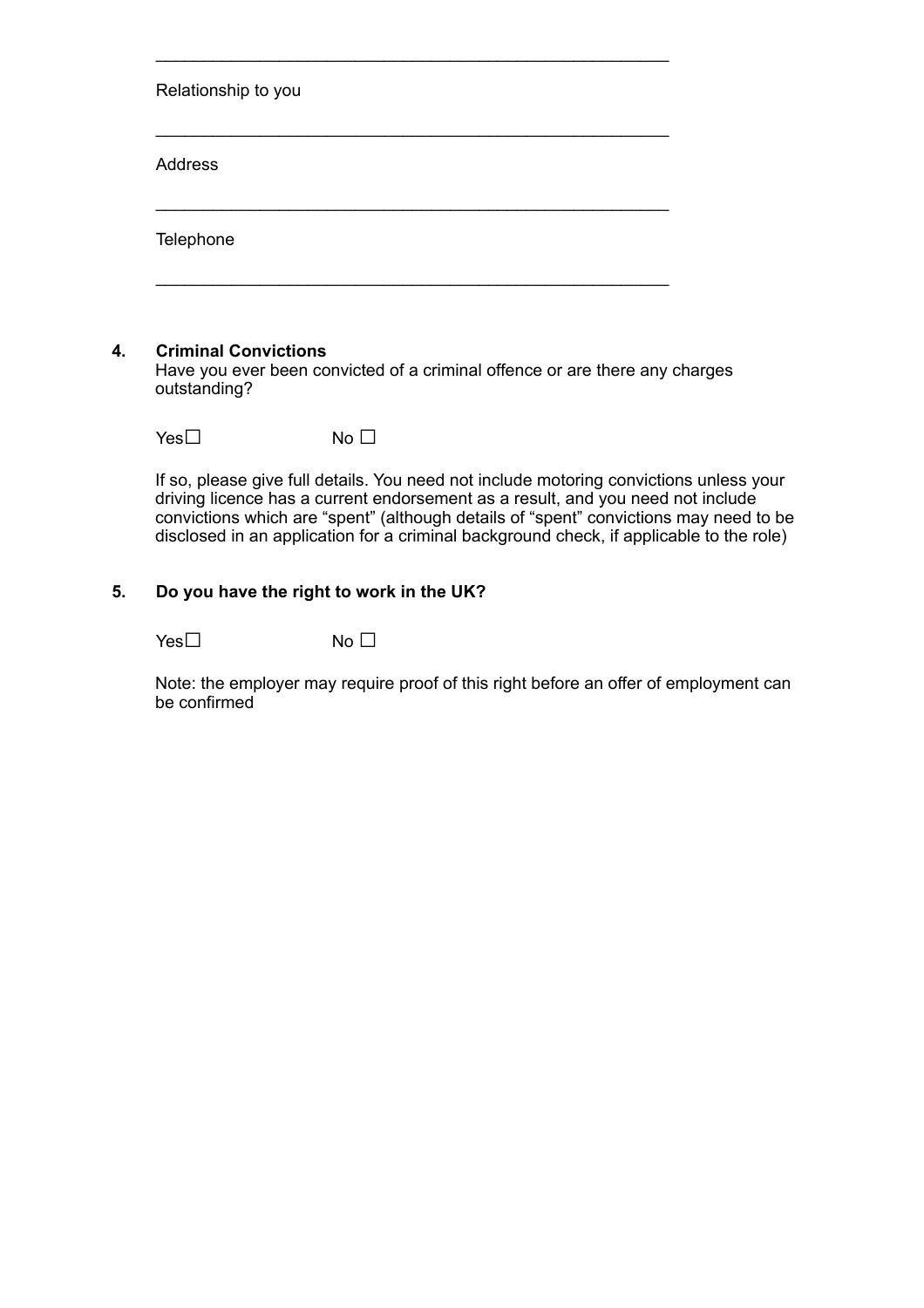The remainder of this form is used to record the other qualities and experience which are required from the Person Specification & Job Description.

Only those applicants who appear from the information contained in the application forms to be the most suitable in terms of relevant experience and ability will be short-listed for interview. You should note that candidates who do not demonstrate below how they fulfil **all**  of the essential criteria **will not** be shortlisted for interview. The employer reserves the right to shortlist on the essential criteria only or on the essential and desirable criteria as identified in the Person Specification as may be appropriate.

It is essential that you fully describe in each of the following sections how you meet the particular experience and qualities sought, giving examples and specifying exact dates as appropriate.

If necessary, you may attach an additional sheet where there is insufficient space in the boxes provided. If attaching a continuation sheet, please clearly mark on the continuation sheet the section number to which the continuation sheet refers. Please limit your answers to one continuation sheet per section below.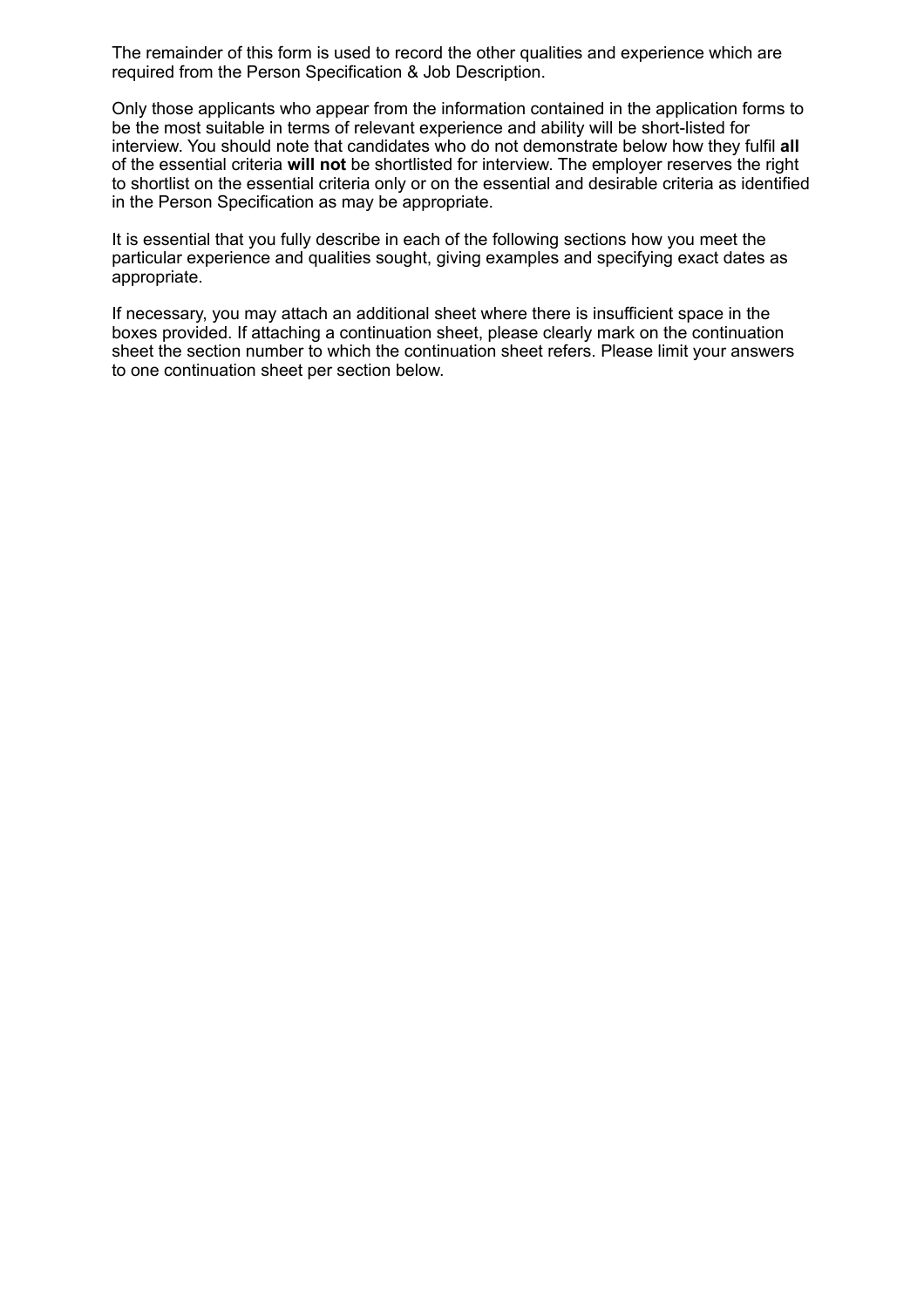# 6. Qualifications

With reference to the person specification, please demonstrate that you have the qualifications required / desired for the post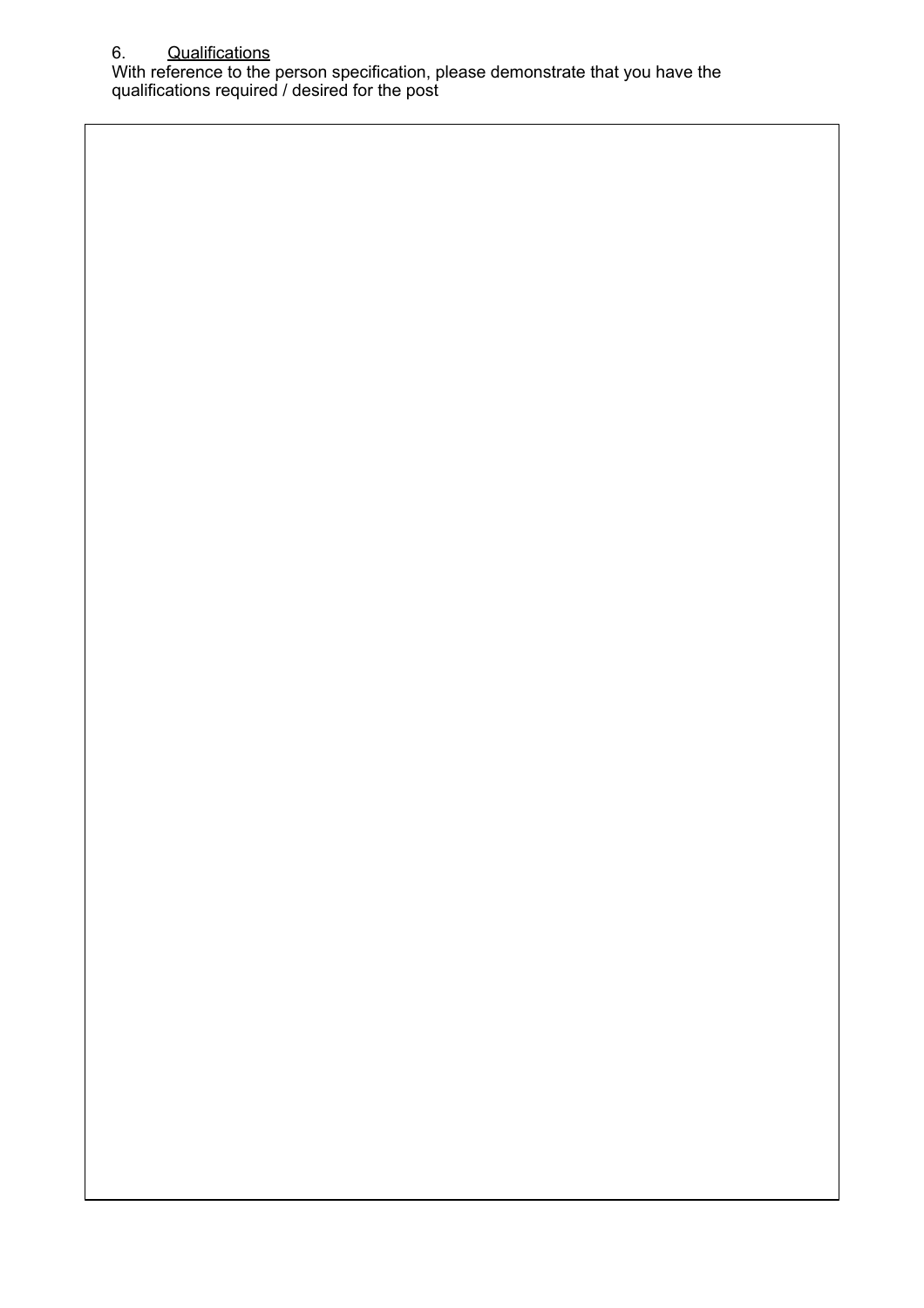# 7. Experience

With reference to the person specification, please set out how your experience meets the specification for this post. Please be as specific as possible when providing examples with dates where appropriate.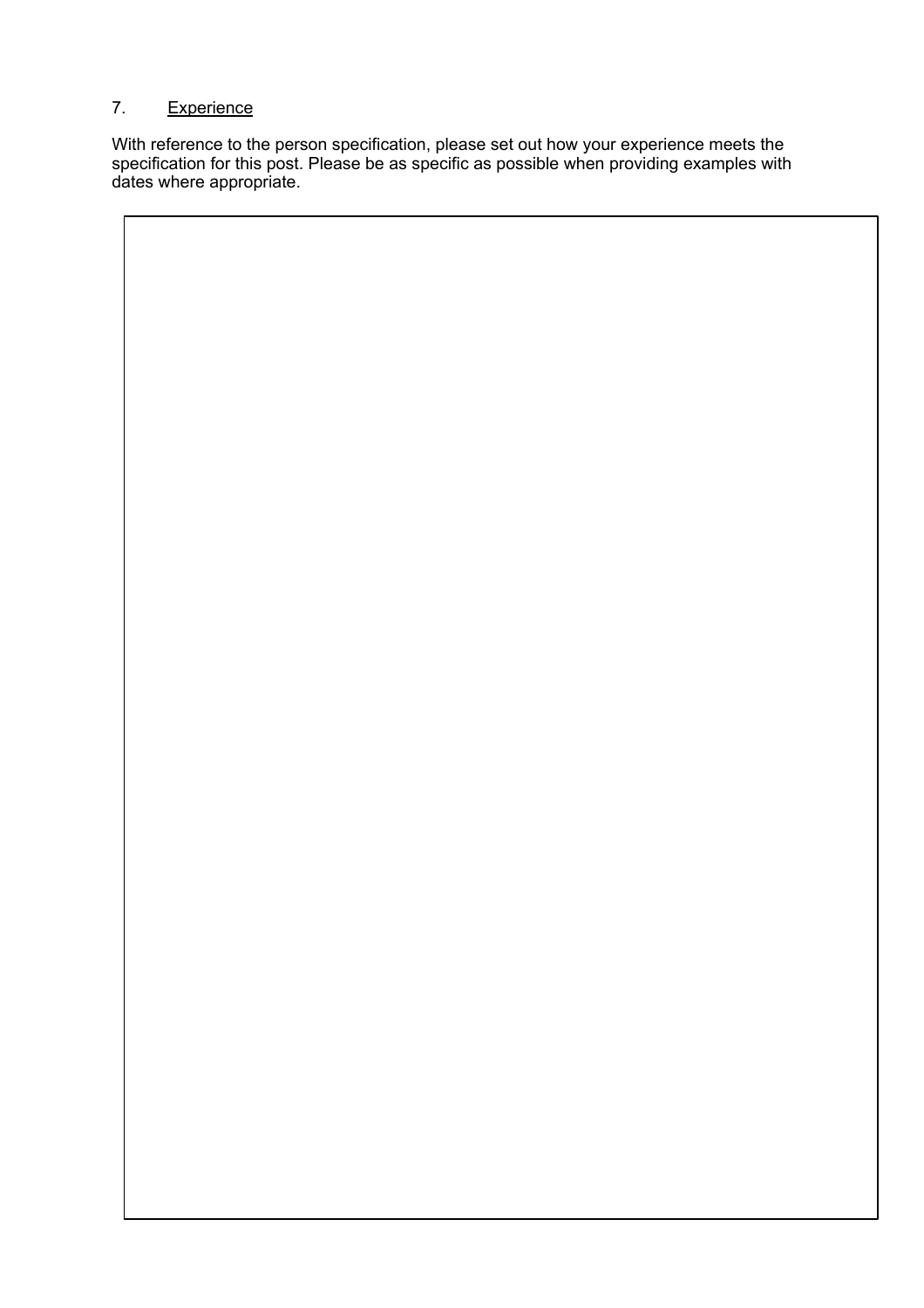# 8. Skills

With reference to the person specification, please set out below how your skills meet the criteria for this post. Please be as specific as possible when providing examples with dates where appropriate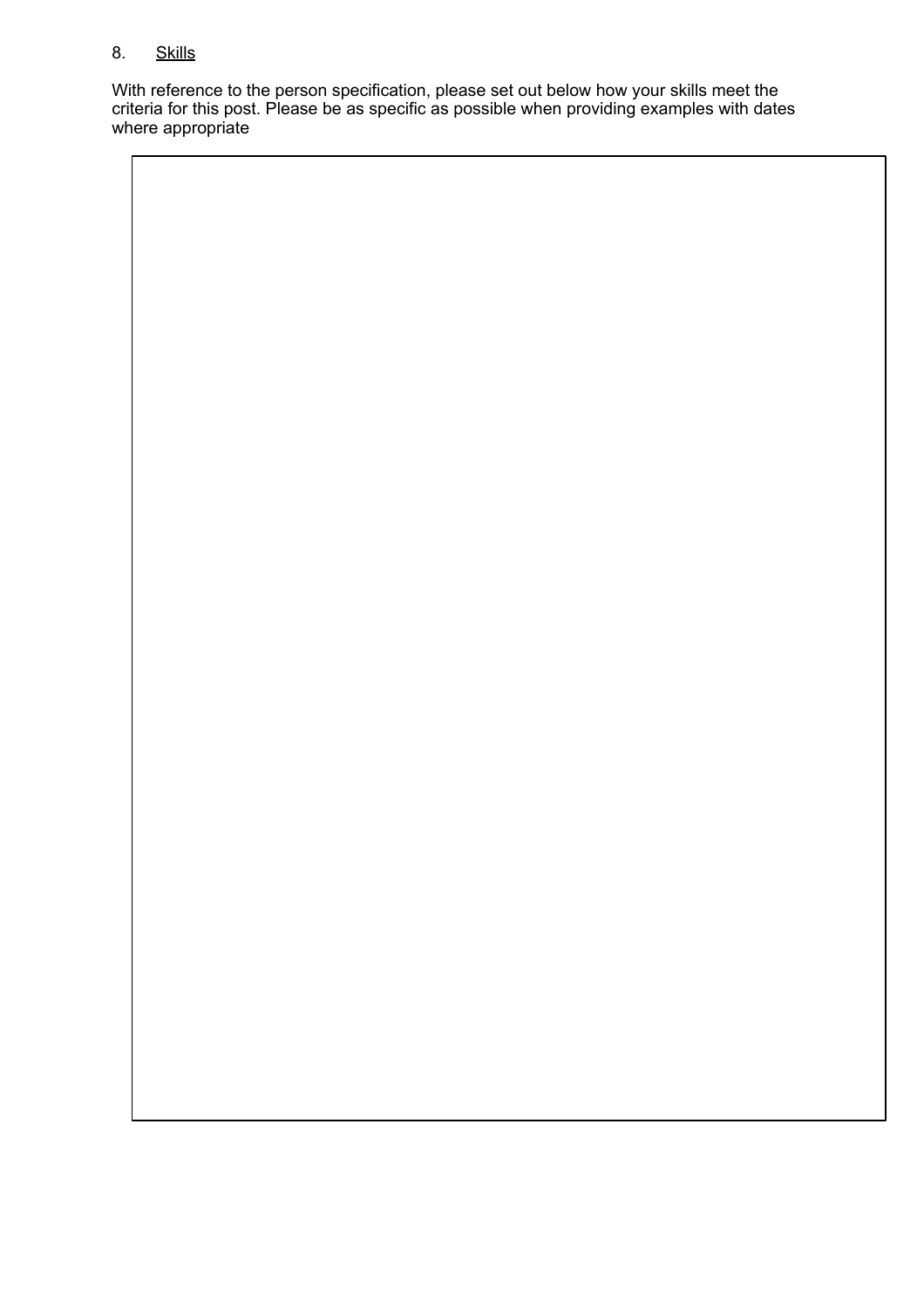# 9. Personal / character

With reference to the person specification, please set out how you meet the requirements of the post. Please be as specific as possible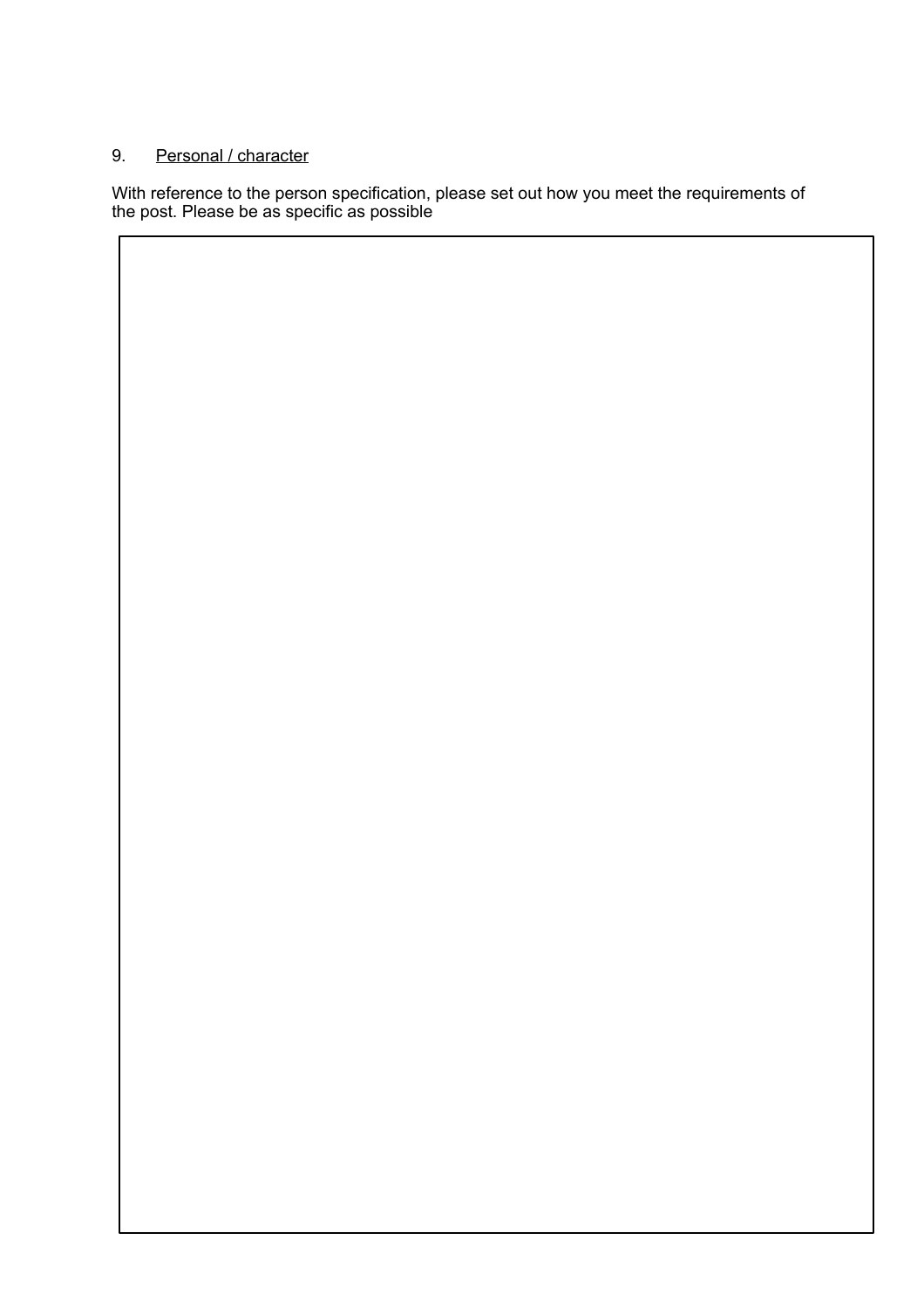10. With specific reference to the job description and person specification, please provide any additional information in relation to your suitability for the post that you wish to give in support of your application